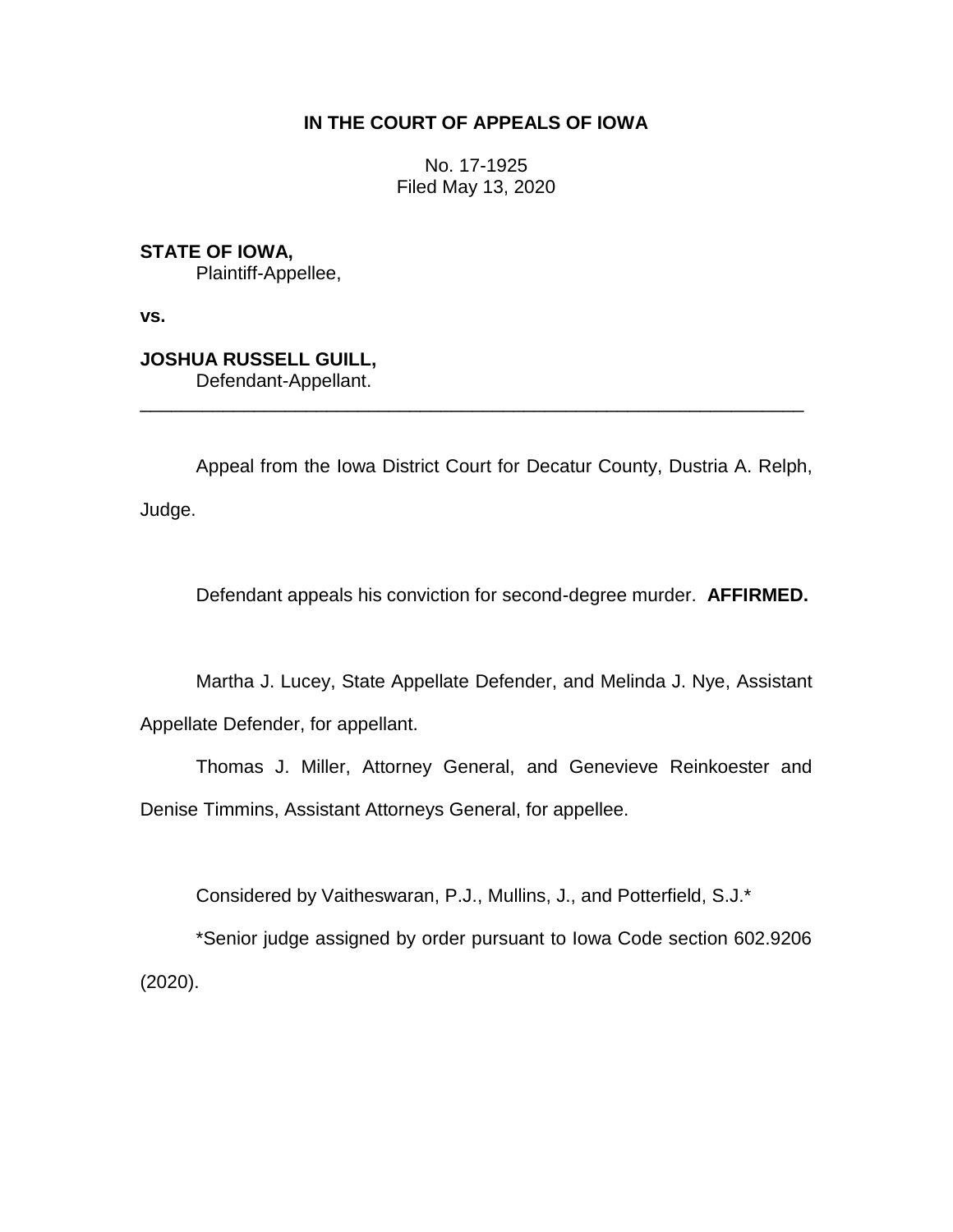### **VAITHESWARAN, Presiding Judge.**

Joshua Guill's infant son died while in his care. The Polk County chief medical examiner found "[b]lunt impact to [the child's] head with [m]ultiple . . . fractures"; several types of "hemorrhages," meaning "bruise[s]" and "blood"; and "[s]evere cerebral swelling." He determined the cause of death was "[c]ranicerebral trauma," which he described as "trauma to the brain and skull." He opined that the child "was injured through a combination of violent shaking and . . . impact." The manner of death was "as a result of homicide."

The State charged Guill with first-degree murder and child endangerment resulting in death. A jury found him guilty of the lesser-included offense of seconddegree murder and child-endangerment resulting in death. The district court merged the two convictions and entered judgment and sentence on the seconddegree murder count.

On appeal, Guill contends (1) the district court abused its discretion in excluding the testimony of his two younger brothers, who were slated to describe his "non-violence and patience as a caregiver as they were growing up," (2) the district court erred in refusing to give a jury instruction on prior inconsistent statements under oath, and (3) his trial attorney was ineffective in failing to object to a jury instruction stating that the jury could consider his out-of-court statements "just as if they had been made at this trial."

### *I. Exclusion of Testimony*

Before trial, the State filed a motion in limine to exclude "[a]ny witness testifying to the character of the defendant, other than" his character for "truthfulness or untruthfulness offered after the defendant testifies." The State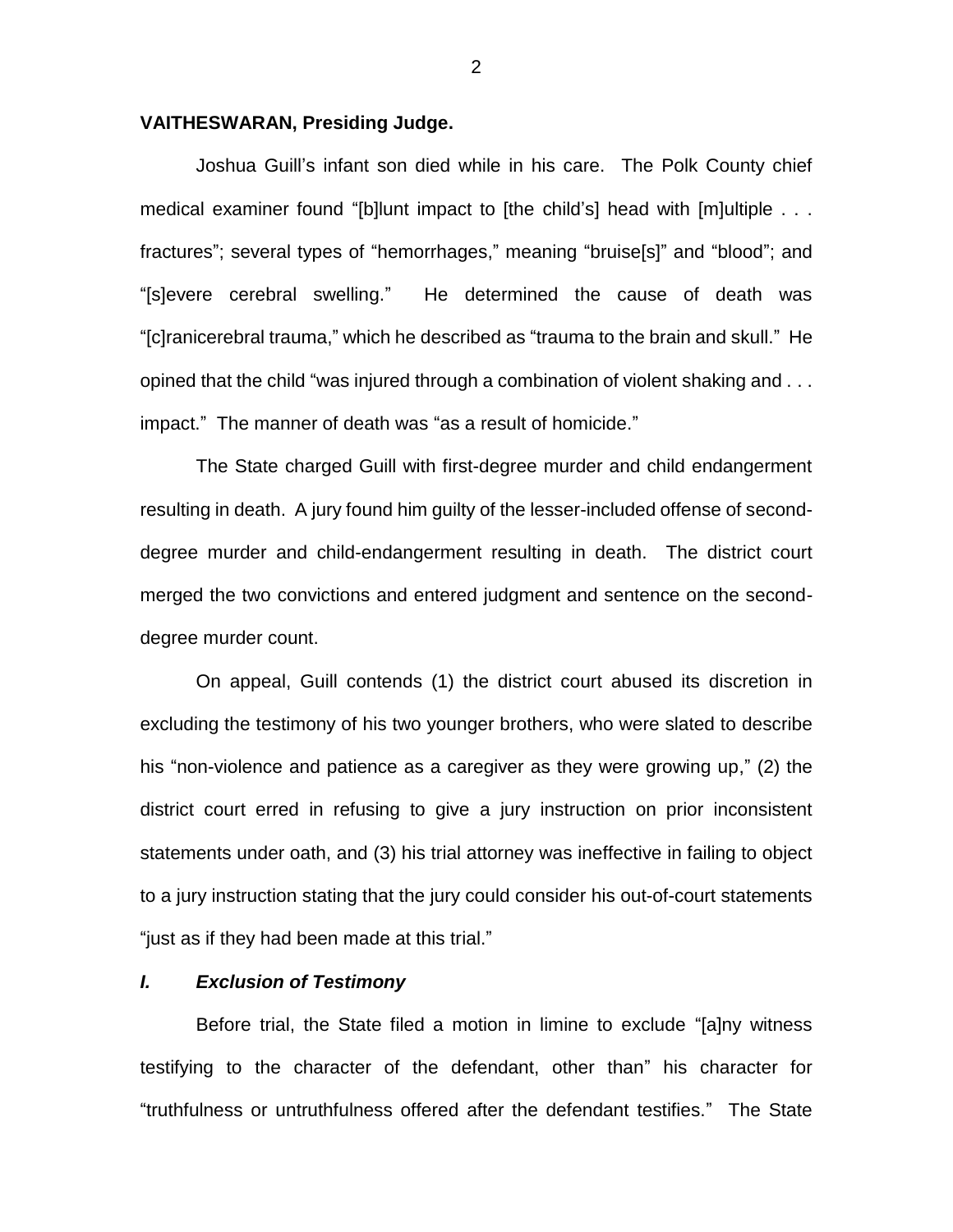specifically sought the exclusion of "statements by a witness that they do not believe the defendant would commit such a crime, they do not believe the defendant would abuse a child, they have never observed the defendant act in an abusive manner towards a child, or that the defendant was calm, slow to anger, or similar statements." Guill objected to that portion of the motion as overbroad. The district court reserved ruling on the motion.

At trial, Guill stated he would call his younger twin brothers to testify that he "was their caretaker" and he "never hurt them, even when they were . . . small child[ren] . . . and that he committed no injuries and their care under him was completely without violence or anger of any sort." The district court excluded the testimony. The court cited Iowa Rules of Evidence 5.404 and 5.405 and stated the evidence was "irrelevant as to whether the defendant could have committed the crimes against the child."

Guill made an offer of proof. One of the brothers agreed he "would be expected to testify that . . . Guill took care of them from the age of at least . . . three on up, that they never had any problems[;] [h]e was never physical or abusive towards them in any way[;] [and] [h]e never attacked them or punched them or assaulted them as a child." The other brother similarly agreed he was the "stepbrother of . . . Guill, that [Guill] helped raise [him] from about the time [he was] three up until, perhaps, around high school[;] [d]uring that time Guill was never abusive to [him;] [and] [h]e never committed assault on [him], certainly, not as a young infant."

3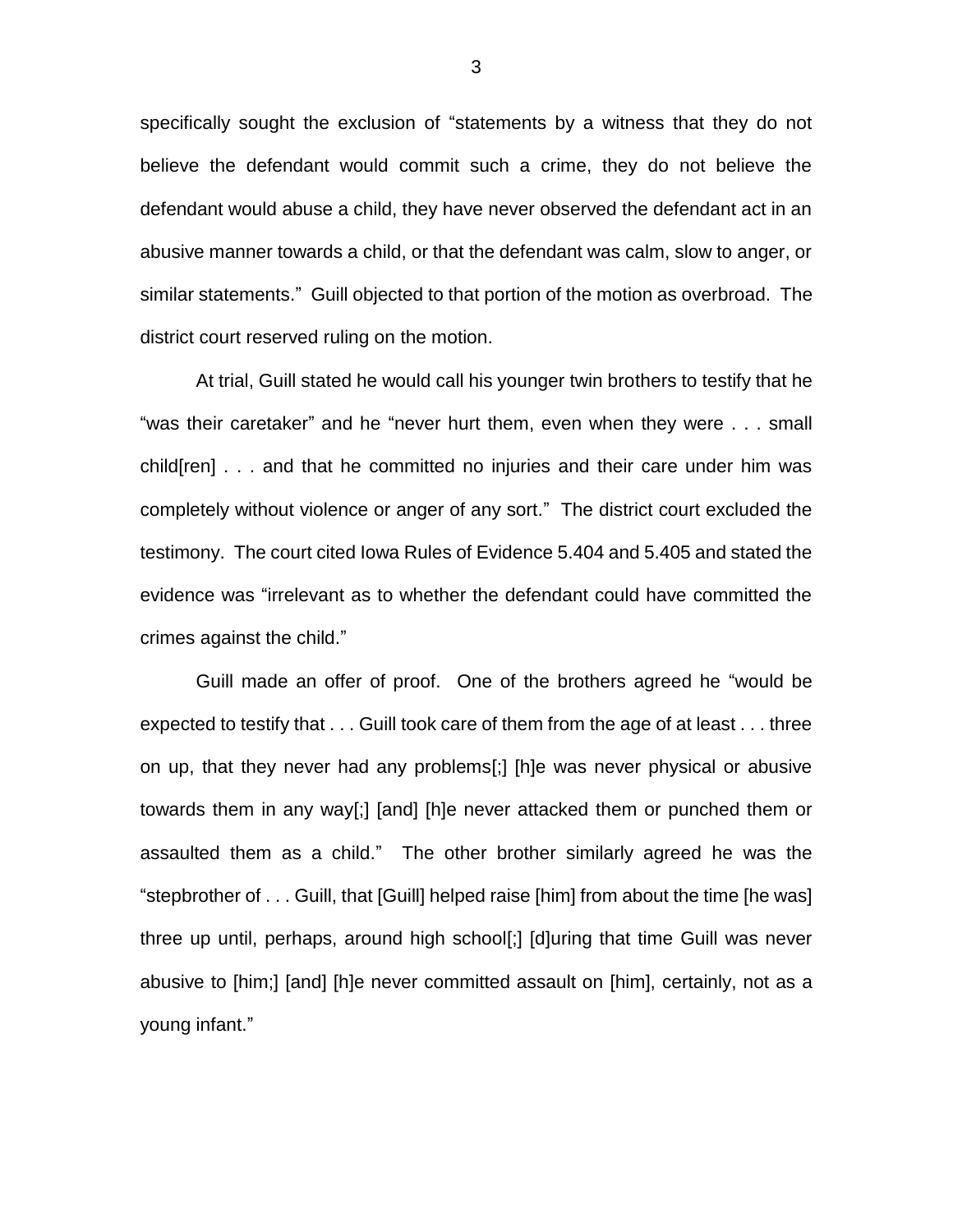Following trial, Guill raised the issue again in a new trial motion. The district court denied the motion, reiterating that "to allow [the brothers'] testimony would have been improper character and propensity evidence."

As the district court stated, Iowa Rules of Evidence 5.404 and 5.405 govern the issue. Under Rule 5.404(a)(1), "[e]vidence of a person's character or character trait is not admissible to prove that on a particular occasion the person acted in accordance with the character or trait." But in criminal cases, "[a] defendant may offer evidence of the defendant's pertinent trait." Iowa R. Evid. 5.404(a)(2)(A)(i). And "[w]hen evidence of a person's character or character trait is admissible, it may be proved by testimony about the person's reputation or by testimony in the form of an opinion." Iowa R. Evid. 5.405(a). On the other hand, "relevant specific instances of the person's conduct" may be used to prove character or a character trait only "[w]hen a person's character or character trait is an essential element of a charge, claim, or defense." Iowa R. Evid. 5.405(b).

Guill argues the proffered testimony "was opinion evidence of his pertinent character trait of patient, non-physical parenting" and the trait was "relevant and particularly pertinent to the crimes for which [he] was being tried—child endangerment and murder committed by assaulting his three-month-old son." We need not reach the question of whether the evidence encompassed a "pertinent trait" within the meaning of rule 5.404(a)(2)(A)(i) because we agree with the State that the evidence was inadmissible as "opinion" evidence under rule 5.405(a).

Simply stated, the proffers contained no opinions about Guill's pertinent character traits. Instead, the twins were slated to testify about Guill's specific conduct in caring for them when they were children. Their expected testimony,

4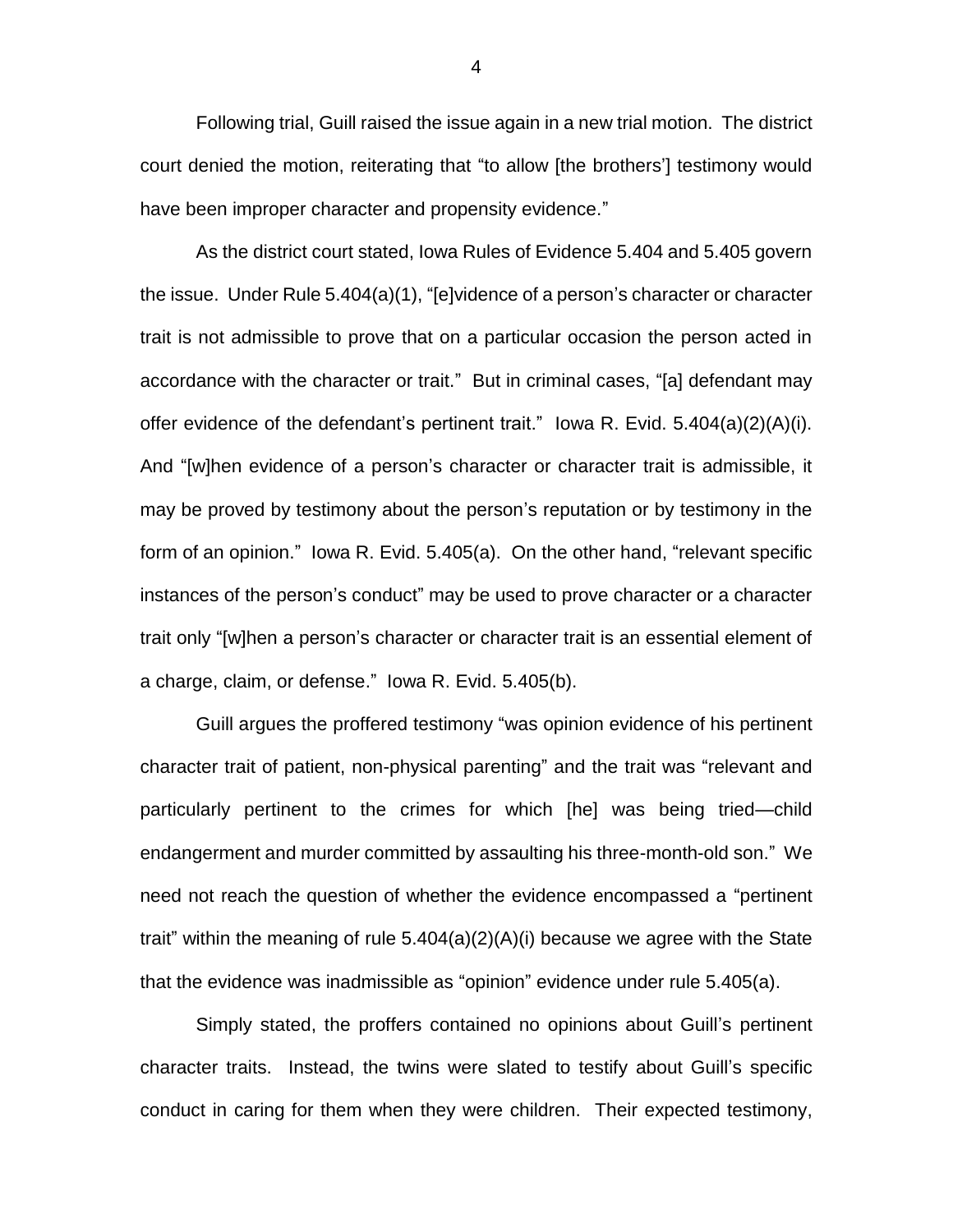then, had to meet the prerequisites of rule 5.405(b) rather than 5.405(a). In particular, Guill had to establish that the character trait of "patient, non-physical parenting" was either an element of the State's charges or of his defense. *See*  Iowa R. Evid. 5.405(b); *State v*. *Williams*, 929 N.W.2d 621, 635 (Iowa 2019) (stating the "plain text of rule 5.405 . . . allows specific-acts evidence to be used to prove character only when character is an 'essential element' of a charge, claim, or defense"). 1

In *Williams*, the court reaffirmed the narrow scope of admissibility under rule 5.405(b), as articulated in *Klaes v*. *Scholl*, 375 N.W.2d 671, 676 (Iowa 1985). 929 N.W.2d at 636. In *Klaes*, the court stated, "Only when character is in issue in the strictest sense, and is thus deserving of searching inquiry, is proof by specific acts allowed under rule [5.]405(b)." *Klaes*, 375 N.W.2d at 676.

The marshalling instructions for second-degree murder and child endangerment resulting in death did not include character elements. Nor did Guill's defense, which was premised on casting blame for the infant's injuries and death on the child's mother. *See id*. (acknowledging cases holding "that when an issue exists as to who committed the aggression, *character* of the victim is 'in issue' and evidence of specific acts is admissible" but stating "the 'issue' in question is not one of *character* but rather of *conduct*"). Accordingly, Guill could not offer the twins' specific instances of conduct to establish his pertinent trait of "patient, non-

 $\overline{a}$ 

<sup>&</sup>lt;sup>1</sup> In *Williams,* the court was faced with admission of "a victim's pertinent trait" under rule 5.504(a)(2)(A)(ii) rather than a "defendant's pertinent trait" under rule 5.404(a)(2)(A)(i). 929 N.W.2d at 636. But the court's focus was on the method of establishing the pertinent trait under rule 5.405 and, specifically, the defendant's attempt to use the victim's specific conduct to establish the victim's aggressive or violent character under rule 5.404(b). *Id.*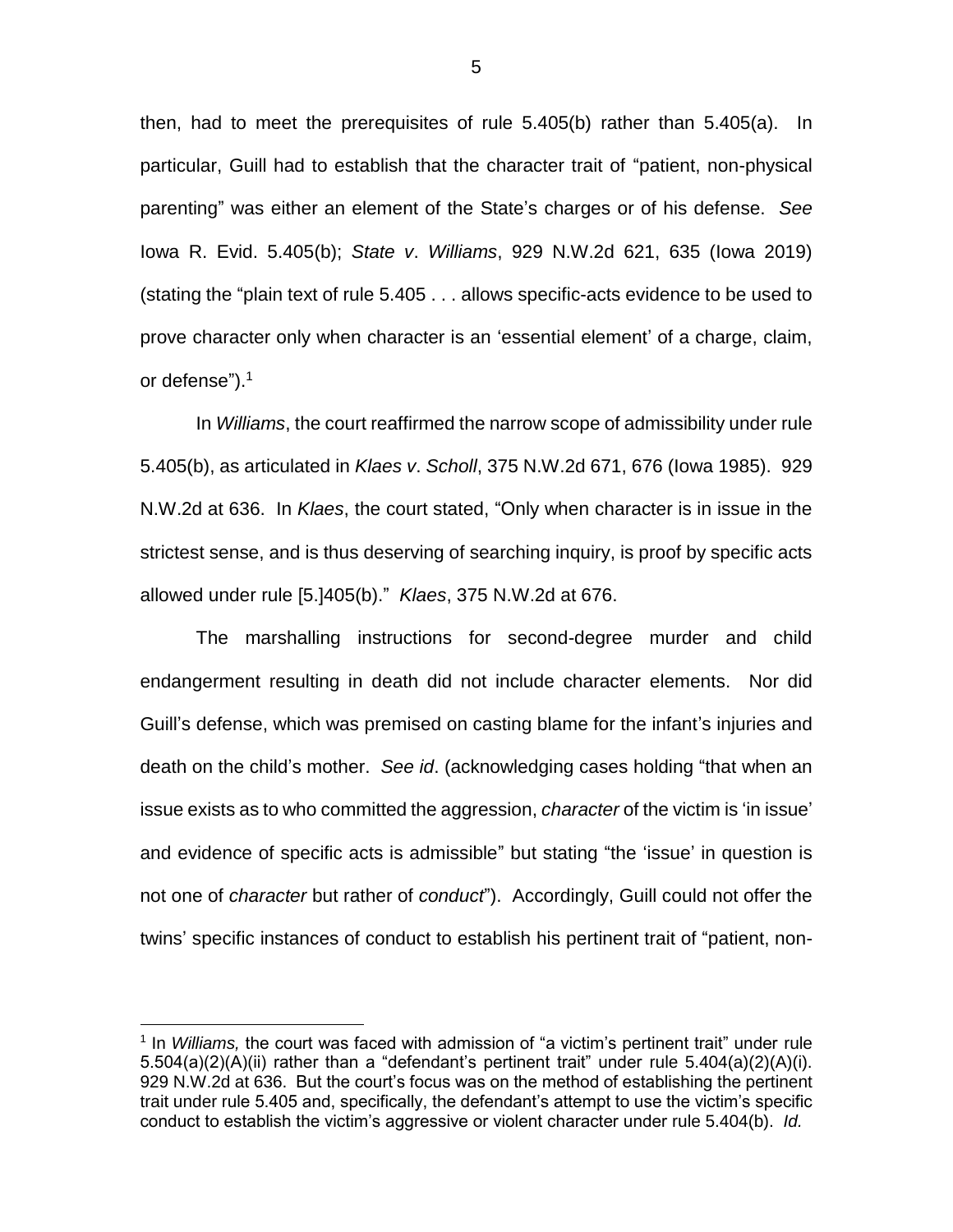physical parenting." We conclude the evidence was inadmissible under rule 5.405(b) and the district court did not abuse its discretion in excluding it. *See State v*. *Werts*, No. 01-1813, 2003 WL 21696562, at \*5 (Iowa Ct. App. July 23, 2003), *aff'd*, 677 N.W.2d 734 (Iowa 2004) (concluding trial court did not abuse its discretion in excluding evidence of "specific instances of conduct by the defendant that would tend to show he was patient, took good care of children, did not lose her temper, or physically punish children").

## *II. Jury Instruction – Prior Inconsistent Statements Under Oath*

Guill contends the district court erred in refusing to give the following

proposed instruction based on model criminal jury instruction 200.43:

You have heard evidence claiming State's witnesses Jasmine Kifer and Dr. Gregory Schmunk made statements before this trial while under oath which were inconsistent with what Jasmine Kifer and Dr. Gregory Schmunk said in this trial. If you find these statements were made and were inconsistent, then you may consider them as part of the evidence, just as if they had been made at this trial.

You may also use these statements to help you decide if you believe Jasmine Kifer and Dr. Gregory Schmunk. You may disregard all or any part of the testimony if you find the statements were made and were inconsistent with the testimony given at trial, but you are not required to do so. Do not disregard the trial testimony if other evidence you believe supports it or you believe it for any other reason.

Our review is for correction of errors at law. *State v*. *Thompson*, 836 N.W.2d 470,

476 (Iowa 2013).

We discern no error because the substance of the proposed instruction was encompassed in another instruction that stated, when considering what testimony to believe, the jury should consider "[w]hether a witness has made inconsistent statements." *See State v*. *Hardin*, 569 N.W.2d 517, 521 (Iowa Ct. App. 1997)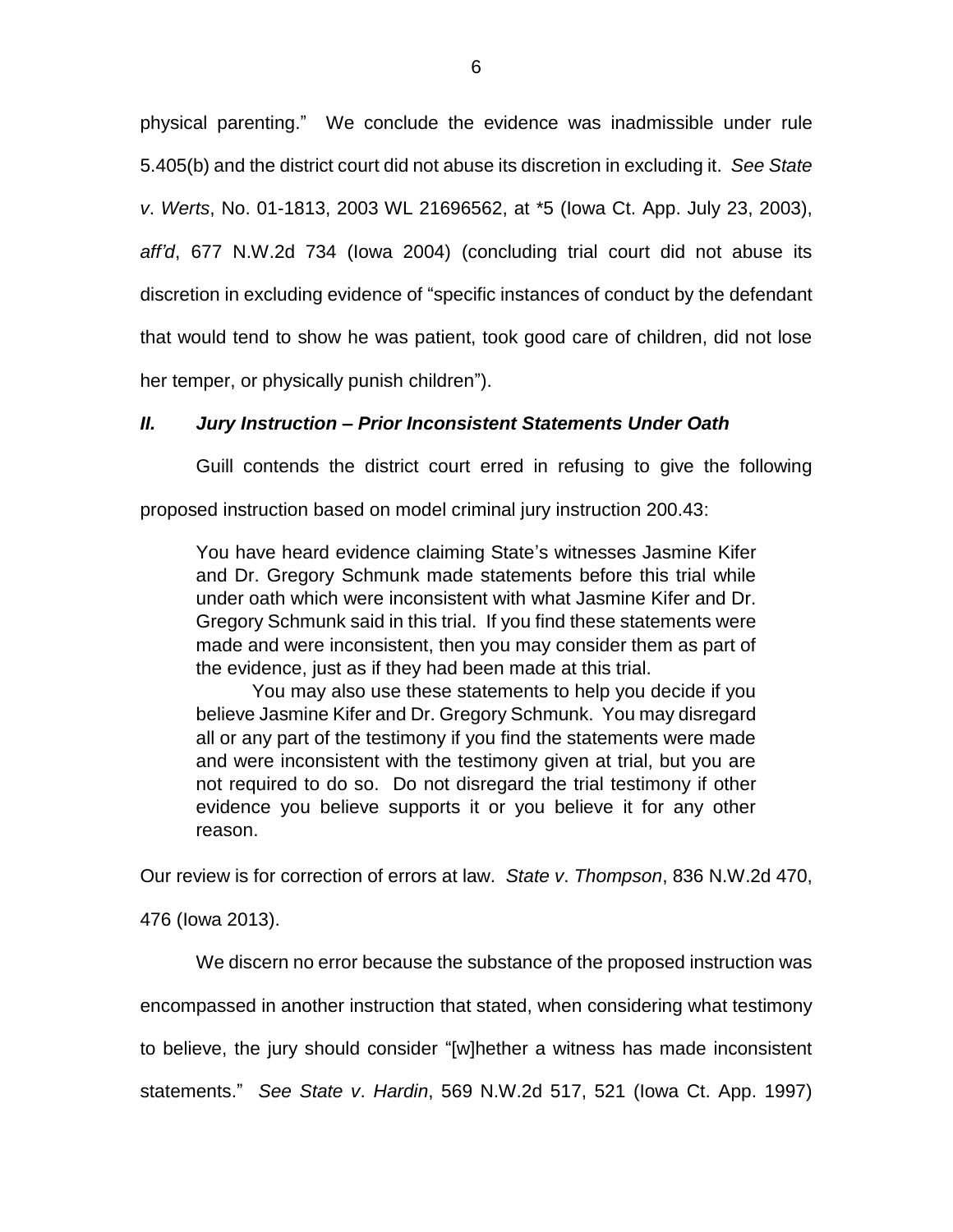(noting another jury instruction "advised the jury, among other things, that in assessing witness credibility, it should consider 'whether a witness has made inconsistent statements'"); *State v*. *Davis*, No. 18-0616, 2019 WL 1300413, at \*4 (Iowa Ct. App. Mar. 20, 2019) (concluding district court's failure to give the jury the cited inconsistency instruction was not prejudicial because another jury instruction "fairly defined the jury's task and conveyed the need for the testimony to be scrutinized") (citation omitted); *State v*. *Green*, No. 13-0653, 2014 WL 1714461, at \*4 (Iowa Ct. App. Apr. 30, 2014) (finding no error in the failure to give the inconsistency instruction cited above where the district court gave a credibility instruction and allowed the defendant "to argue any alleged inconsistencies").

### *III. Ineffective Assistance – Jury Instruction*

The jury was given the following instruction: "Evidence has been offered to show that the defendant made statements at an earlier time and place. If you find any of the statements were made, then you may consider them as part of the evidence, just as if they had been made at this trial."

Guill argues his attorney should have objected to the "just as if they had been made at this trial" language. Although the challenged language has since been deleted from model criminal jury instruction 200.44 on which the district court relied, the court of appeals has consistently upheld the old language. *See*, *e*.*g.*, *State v*. *Levy*, No. 18-0511, 2020 WL 567696, at \*7 (Iowa Ct. App. Feb. 5, 2020); *State v*. *Hellman*, No. 18-1179, 2020 WL 110283, at \*2 (Iowa Ct. App. Jan. 9, 2020); *State v*. *Chrzan*, No. 181327, 2019 WL 5067174, at \*3 (Iowa Ct. App. Oct. 9, 2019); *State v*. *South*, No. 18-0356, 2019 WL 1294101, at \*2 (Iowa Ct. App. Mar. 20, 2019); *State v*. *Lustgraaf*, No. 18-0167, 2019 WL 1055838, at \*1 (Iowa